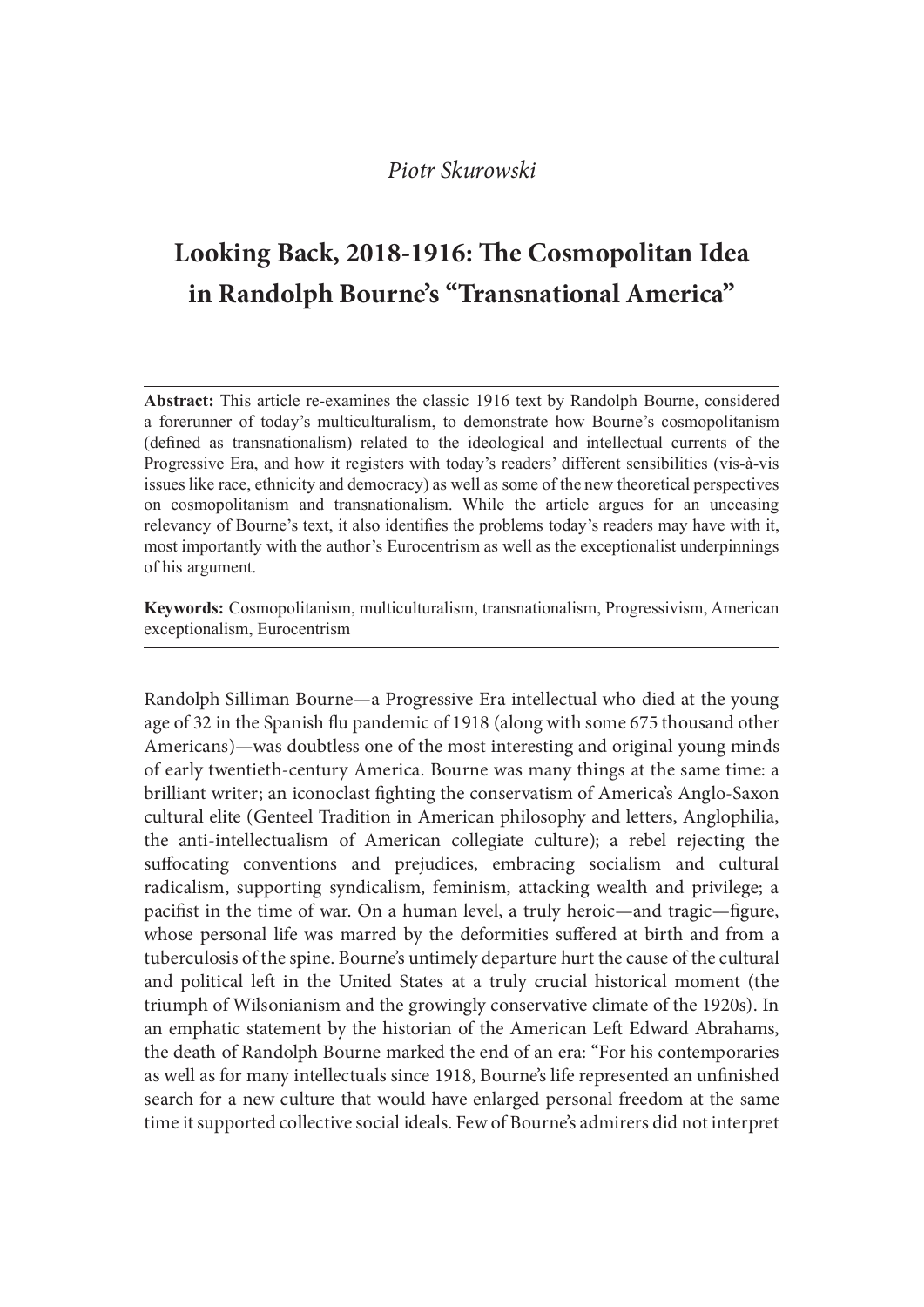his passing as signifying the end of their own hopes for a cultural revolution in the United States" (Molloy 31).

This article will focus on a single essay published almost exactly 100 years ago, in July 1916 issue of The Atlantic magazine, titled "Transnational America." The essay is, arguably, the most often anthologized and quoted piece of Bourne's writing and has a prominent place in David Hollinger's two-volume sourcebook The American Intellectual Tradition, a standard college reader used in courses on American intellectual history. Significantly, Hollinger called Bourne's essay "the most significant piece of writing by multiculturalism's most illustrious precursor and prophet" (93), while another commentator, Chris Lehmann, on a more recent occasion ("Randolph Bourne's America" panel, 2004) referred to "Transnational America" as "a foundation text for the multicultural ideal." As observed by Andrew Walzer, contemporary historians oten refer to Randolph Bourne's cosmopolitanism, as outlined in "Transnational America," in their search for the early expositions of "civic" (trans)nationalism, as opposed to the cultural nationalism" (Walzer 18).

In the essay, Bourne proclaimed the failure of the melting pot and proposed to take a second look at Americanization. Instead of trying to enforce a speedy assimilation to mold the immigrant to become an Anglo-Saxon, Bourne urged that the non-Anglo-Saxon "races" he specifically mentioned—Germans, Scandinavians, Slavs (Bohemians, Poles), Jews and the rest of recent immigrants of European origins ought to be allowed to keep their separate cultures and not be expected to give up their separate legacies. Because of the cultural dominance of the of the Anglo-Saxons (accused by Bourne of hopeless conservatism and provincialism), America was threatened with stagnation and needed a reinvigorating change. America, claimed Bourne, badly needed this "cross-fertilization," while the expected—and hoped for—assimilation could only result in a "tasteless, colorless {uid of uniformity" (90). Bourne did not hesitate to offer a low estimate of the claims of cultural patriots: "there is no distinctively American culture," he wrote, calling instead for the recognition of America as a multicultural nation par excellence: "It is apparently our lot... to be a federation of cultures" (91).

Bourne's vision of the U.S. society as a federation of cultures is an early expression of the beliefs apparently shared by the majority of Americans today (to quote Nathan Glazer's book title from 1997: "We are all multiculturalists now"). Yet it took some courage, back in 1916, to write in this vein—at the time when the U.S. was in the midst of an Americanization campaign and the country was bracing for a plunge into the darkness of World War I. Less than two years before, Bourne had returned from a year-long stay in Europe as an enthusiastic Europhile for whom it was Continental Europe, rather than his native country, that deserved being called the land of the future. Now, those hopes were dashed by the onslaught of the war, the year 1914 marking the end of an era of a quickly globalizing world. The war was certainly a debacle of the European civilization Bourne had been paying homage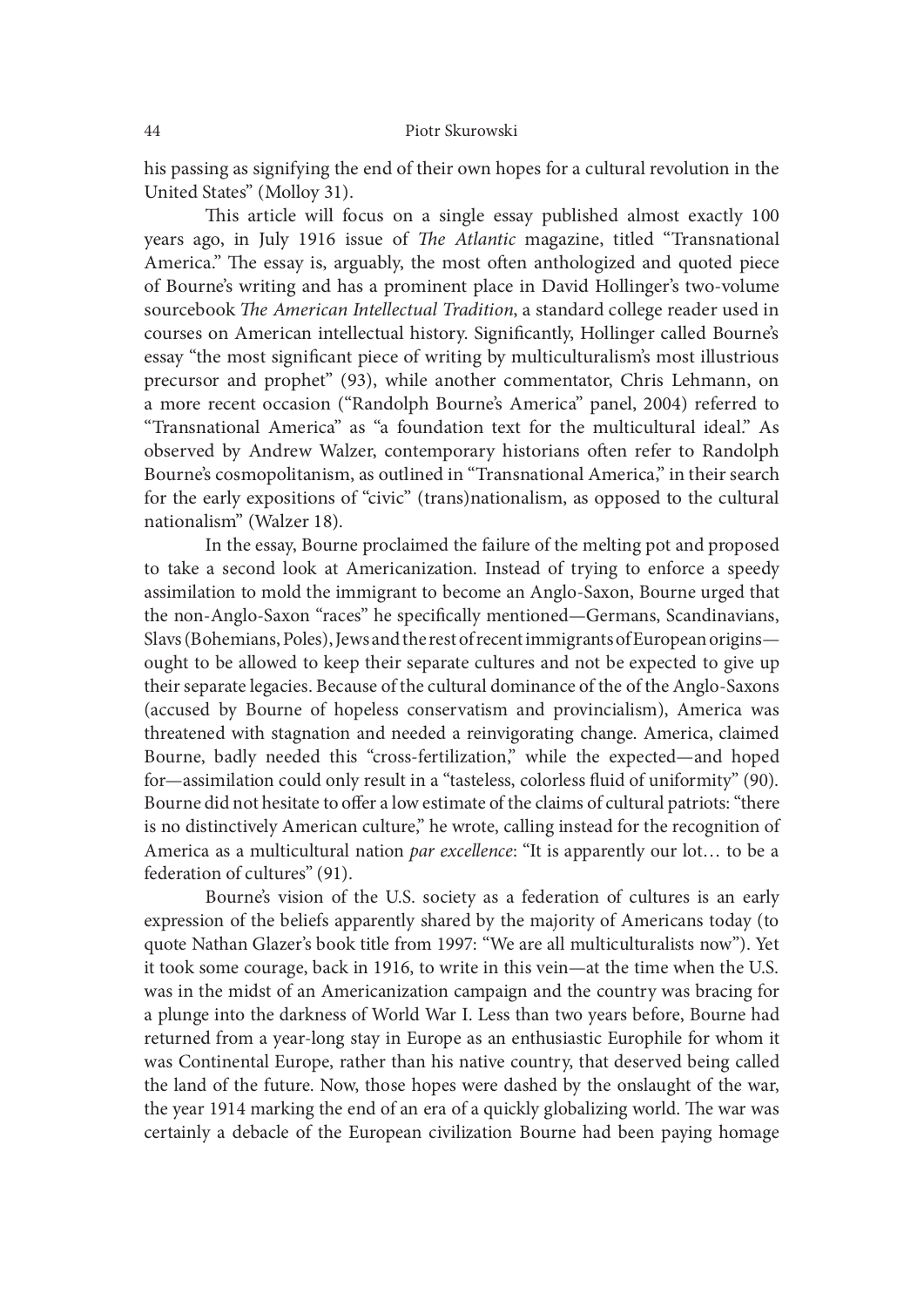to in his early writings, notably in "Maurice Barres and the Youth of France" and "Impressions of Europe 1913-14" (the latter being a report for Columbia University from a trip enabled by a fellowship to study town planning in Europe).

In the U.S., the war-time patriotic agitation was grounded in the rising anti-European, anti-foreign, and increasingly xenophobic mood symbolized by the rebirth of the Klan and, on the cultural front, by the resonance of books like Madison Grant's The Passing of the Great Race (1916) and of the Hollywood blockbuster The Birth of a Nation (1915). The country's Anglo-Saxon, openly Anglophile elites stood in fear of possible subversion from the still unassimilated groups of foreign ancestry recently arrived from Europe as part of an unprecedented massive "invasion" of immigrant "hordes" from Central, Eastern and Southern Europe. The result of those fears was the government-backed attempt at speeding up assimilation of the freshly arrived "hyphenated Americans." Celebrating the immigrants' cultural difference, insisting on their right to keep their own foreign ways and notions, was obviously inconsistent with the widely circulating patriotic ideals and became almost untenable at the moment the U.S. was drawn into the war. It was at this point that Randolph Bourne parted ways with the group of pro-Wilsonian intellectuals he associated with before the war: John Dewey, Herbert Croly, Walter Lippmann, George Creel, and others. Instead, Bourne joined ranks with a small and viciously attacked group of pacifists and anti-war objectors, including, among others, Jane Addams.

Thus Bourne's cosmopolitan vision of an American federation of cultures needs to be studied in the political and ideological context of the time, when the prevailing political winds were blowing in the opposite direction. While proclaimed in a politically tense moment, this vision was not, to be sure, entirely unprecedented. And, ironically, it shared some recognizable components with the ideology formulated and espoused by Woodrow Wilson and his followers. One obvious influence (recognized by Bourne in a later text) was the voice of Horace Kallen, whose most influential text, "Democracy versus the Melting Pot" was published in February 1915 in The Nation magazine. In it, Kallen famously rejected the assimilationist ideology of the Melting Pot, embracing the idea of cultural pluralism, very much in the way Bourne did it a year and a half later (precise timing seems of importance here, as every successive month led to the spread of nationalist and patriotic feelings, supportive of speedy assimilation of the immigrant). Unlike Randolph Bourne, a native born of Anglo-Saxon parentage, Kallen was a Jewish immigrant from Silesia (he came to the U.S. as a 5-year-old child). And even though he himself seemed to be a perfect example of successful assimilation (the first Jewish-American teacher at Princeton, a Harvard Ph.D., and one of the founders of the New School in New York City), Kallen embraced a vision of American society as a primarily economic and civic polity, cemented by its use of English as a lingua franca, but at the same time a society consisting of culturally autonomous segments, grounded in diverse cultures brought over from Europe by the major immigrant groups—including, of course, the Anglo-Saxons, with the latter regarded as but one of many.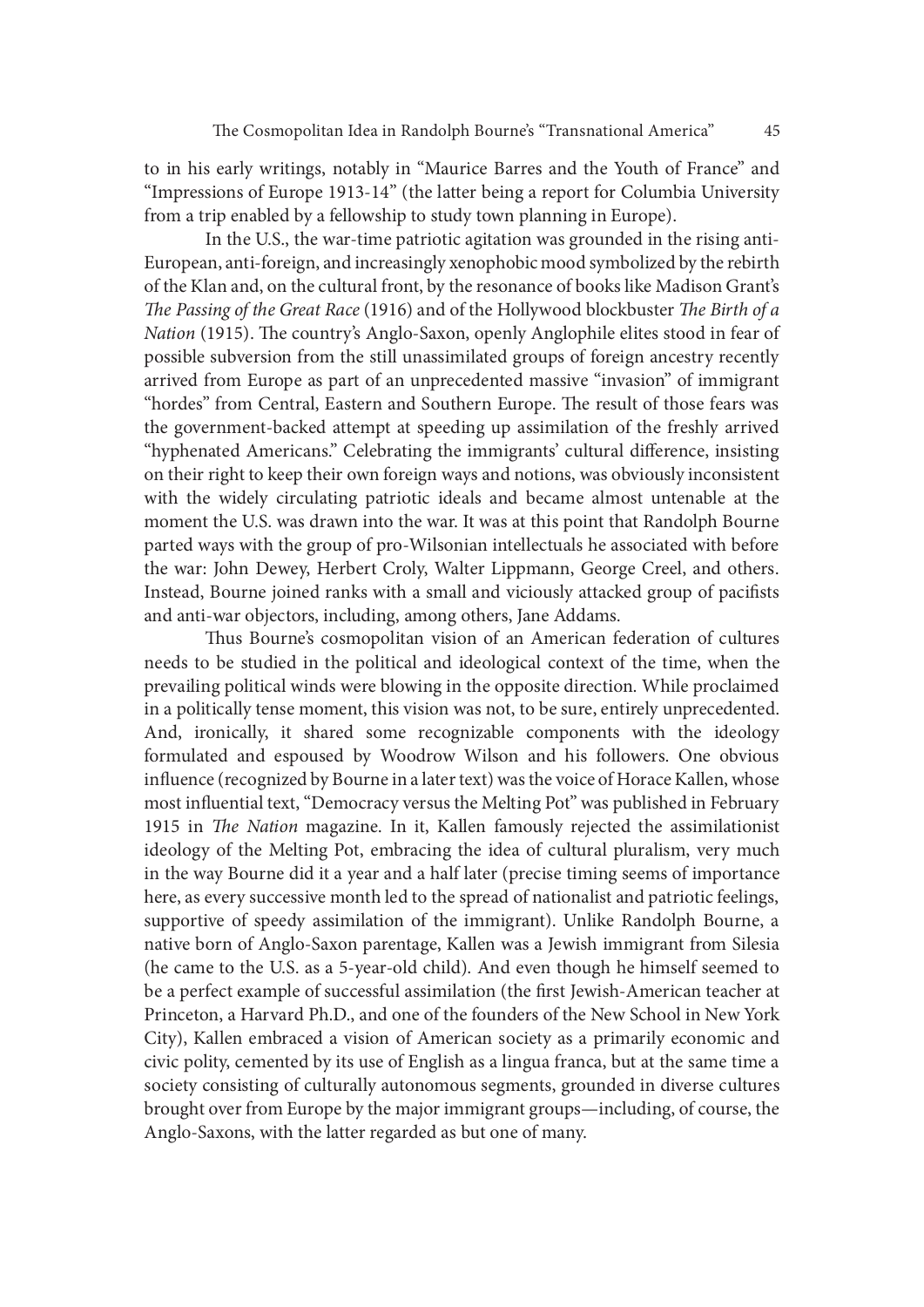Compared with Kallen's, Bourne's vision, as articulated in "Transnational America," underemphasized the autonomy of each group of different national origin, instead insisting on their interaction and mixing—though not in the Melting Pot fashion, in which the immigrant was meant to be "Americanized." Thus Bourne's essay demonstrates a visible tension between a cultural pluralist and a cosmopolitan perspective, in the sense of promoting a transnational anchoring of identities in more than a single national tradition. Bourne insisted on making a dual citizenship possible for the immigrant, both in the legal and in the "spiritual" sense, and welcomed the back-and-forth mobility between the U.S. and the immigrant's mother country (seeing the return migration as a major instrument of America's in{uence abroad).

Looking back at Bourne's cultural manifesto from the vantage point of one hundred years later, one may conclude that in some important ways he sounds very modern, very up-to-date, one might even state, if one thinks, for example, of the "transnational turn" proclaimed recently in the social sciences and humanities, including American studies itself, and of the reawakened interest in the cosmopolitan idea. Alas, such a "looking backward"—a phrase bringing to mind the title of Bellamy's utopian novel—does not allow a look on the "backward" times from the vantage point of social utopia achieved, as was the case with the novel, given today's spread of xenophobia worldwide, and an obvious lack of progress in terms of securing the human rights. The transnational idea—formulated by Bourne contrary to the drit of the contemporary events (it came at a moment when the nineteenthcentury world system was quickly falling apart)—seems to raise similar hopes, and run against the same obstacles, as it did at the beginning of the twentieth century. The quick spread of globalization in the wake of the collapse of the Cold War world order, as well as its angry contestation from both the political right and let, seem to be the major reasons behind the revival of the transnational and the cosmopolitan idea, leading to a new "paradigm shift" in the cultural and social sciences.<sup>1</sup> Talking from the perspective of American studies, Donald Pease—having given credit to Randolph Bourne for coining the term "transnational America," goes on to assert the significance of the historical moment: "But the term [transnationalism] did not achieve popularity within American studies until the cessation of the Cold War in vantage point of social utopia achieved, as was the case with the novel, given<br>ay's spread of xenophobia worldwide, and an obvious lack of progress in terms of<br>turing the human rights. The transnational idea—formulated by

<sup>1</sup> Today's globalization—and the hopes it engenders (including the hope to build a WWI. As stated by Eric Hobsbawm, "the major fact about the nineteenth century is the creation of a single global economy, progressively reaching into the most remote corners of the world, an increasingly dense web of economic transactions, communications and movements of goods, money and people linking the developed countries with each other and with the undeveloped world.... This globalization... continued to grow... massively in terms of volume and numbers—between 1875 and 1914" (62). Apart from the movement of goods and people, the pre-WWI world system involved a wide exchange of ideas, including the social-democratic solutions espoused by the Progressive reformers and their equivalent in other countries, including Australia and New Zealand. See, for example, Peter J. Coleman, *Progressivism and the World of Reform* (1987).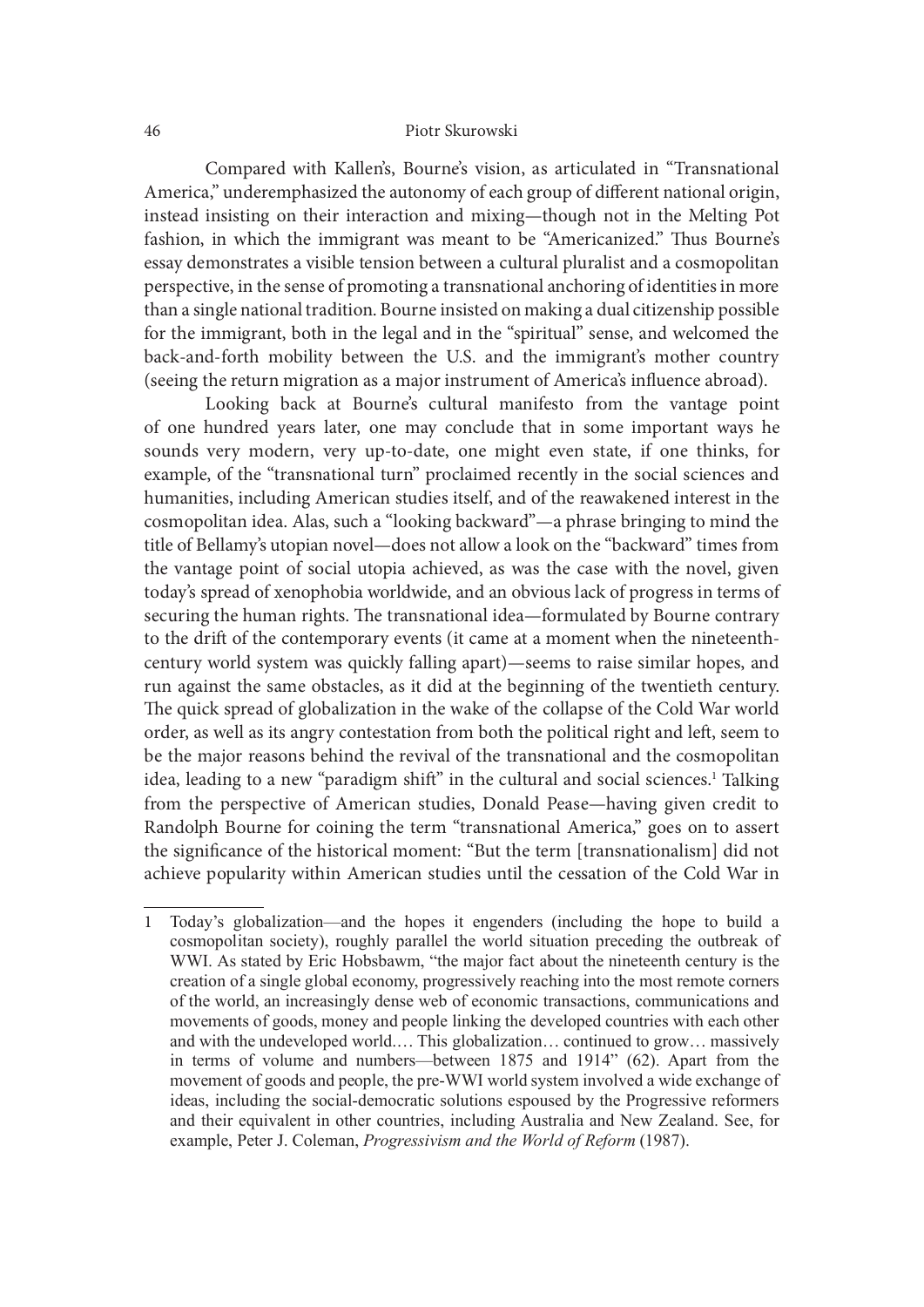Europe led us American studies scholars to consider a transnational framework to be a salutary alternative to American exceptionalism" (Pease 39). Bourne's passionate embrace of cosmopolitanism and internationalism in the midst of the war waged one hundred years ago seem almost prophetic, given the increasingly palpable effects of globalization in our time. Consider the recent words of Ulrich Beck:

cosmopolitanism has ceased to be merely a controversial rational idea; in however distorted a form, it has left the realm of philosophical castles in the air and has entered reality. Indeed, it has become the defining feature of a new era of reflexive modernity, in which national borders and differences are dissolving and must be renegotiated.... This is why a world that has become cosmopolitan urgently demands a new standpoint, The Cosmopolitan Idea in Randolph Bourne's "Transnational America" 47<br>led us American studies scholars to consider a transnational framework to<br>tatary alternative to American exceptionalism" (Pease 39). Bourne's passionate political realities in which we live. (3)

Having given to Bourne his due as a forerunner of today's "transnationalism," we should also reflect on how his ideas fit into today's debate on the meaning of this keyword. First of all, as Donald Pease observes, the semiotics of the term is open to negotiation: "Shits in the meaning of the term 'transnational' depend on the disparate purposes for which it gets used… the transnational is a highly contradictory concept, invested with multiple and incompatible significations. Since its significance gets particularized differently each time the transnational appears in a particular context, it is necessary to distinguish and clarify these different uses and meanings" (Pease 40). Likewise, the meaning of the term "cosmopolitan" (used—and understood by Bourne as synonymous with "transnational"), in the view of Victor Roudometof, lacks a "universally shared definition," and may range, for example, from a "thin" cosmopolitanism (referring to a separation from the local), through "rooted," or "vernacular" cosmopolitanism (valorizing and cherishing the local), to "glocalized" cosmopolitanism, where "global detachment and local attachment coexist in a symbiotic relationship" (Roudometof 149). poses for which it gets used... the transnational is a highly contradictory concept,<br>seads with multiple and incompatible significations. Since its significance gets<br>steed with multiple and incompatible significations. Sin

Bourne's cosmopolitan vision was certainly not a "thin" one, but rather close to "rooted"2 or what Kwame Anthony Appiah calls a "partial cosmopolitanism," one

<sup>2</sup> The term was apparently coined by Mitchell Cohen in 1991: "What is needed is the fashioning of a dialectical concept of *rooted* cosmopolitanism, which accepts a multiplicity of roots and branches and that rests on the legitimacy of plural lovalties, of standing in many circles, but with common ground" (qtd. in Werbner 9). The concept seems an attempt to exonerate cosmopolitanism from the stereotypical condemnation of it as "the unrealistic utopia of a rootless cosmopolitanism where everyone is supposedly a 'world citizen', in a borderless world" (Ang 229). Consider also the comment by Pnina Werbner, arguing against the repeatedly verbalized prejudice characterizing all cosmopolitans as "rootless": "Against the slur that cosmopolitans are rootless, with no commitments to place or nation, the new post-1990s cosmopolitanism attempts to theorise the complex ways in which cosmopolitans juggle particular and transcendent loyalties—morally, and inevitably also, politically" (Werbner 2).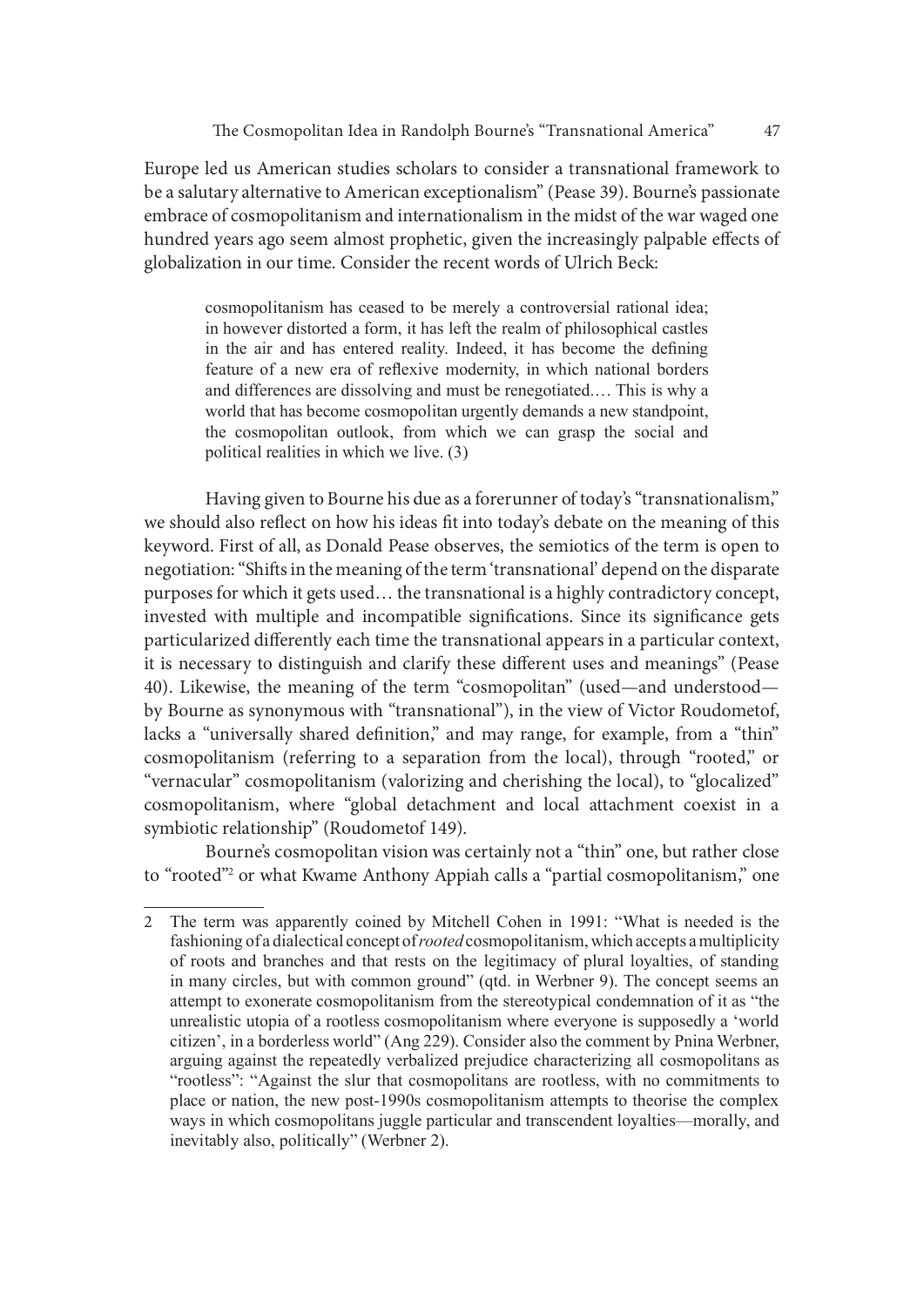that does not "disdain the partialities of kinfolk and community" (Appiah loc. 162, 180). In a larger sense, his was the voice of a generation of Progressive reformers inspired by the worldwide trend toward social democracy which considered the latter as the way of fulfilling the "Promise of American Life," to quote the title of Herbert Croly's manifesto of Progressivism. The historian Jonathan M. Hansen listed Bourne together with William James, John Dewey, Jane Addams, Eugene V. Debs, W. E. B. Du Bois, Louis Brandeis, and Horace Kallen, who Piotr Skurowski<br>
Piotr Skurowski<br>
Show To disdain the partialities of kinfolk and community" (Appiah loc. 162,<br>
a larger sense, his was the voice of a generation of Progressive reformers<br>
by the worldwide trend toward soci

repudiated liberalism's association with acquisitive individualism and laissez-faire economics, delineating a model of liberal citizenship whose virtues and commitments amount to what I have labeled 'cosmopolitan patriotism'.... While celebrating individual autonomy and cultural social-democratic ethic that reflected the interconnected and mutually dependent nature of life in the modern world. (Hansen xiv)

Indeed, Hansen's definition of "cosmopolitan patriotism," an oxymoron at a first glance, may probably be applied to most American intellectuals, in the past as well as in our time, attempting to combine their left-wing, or more specifically socialdemocratic ideas, with patriotism (think, for example, of Richard Rorty's "letist patriotism" postulated in Achieving Our Country), or at least with the need to seek accommodation with the cultural and political context of their life and work. Likewise, Bourne felt the need to distance himself from the "rootless" cosmopolitanism by subscribing to the idea of America as the world's first truly cosmopolitan nation: "America is already the world federation in miniature, the continent where for the first time in history has been achieved that miracle of hope, the peaceful living side by side, with character substantially preserved, of the most heterogeneous peoples under the sun"  $(93)$ . "The miracle of hope... achieved" was clearly a trope positioning Bourne's essay in the hallowed tradition of American millennialism, and turning it into a patriotic narrative symptomatic of his rootedness in America's mainstream tradition.

Yet, despite its visionary quality, Bourne's writing contains some disquietingly darker tones, striking a discordant note with today's sensitivities. There are passages, for example, where Bourne obviously speaks in the voice of his class, or even more significantly, moments when he chooses not to speak at all, evidently following the "custom of the country," or at least of "white" America. Today's reader may be struck, for example, by occasional outbursts of condescension in Bourne the intellectual but also the avowed democrat—toward the emerging mass society and culture of his time, and the condition of marginality characterizing the life of the immigrant masses. The erosion of national cultures tends, he writes, "to create hordes of men and women without a spiritual country, cultural outlaws without taste, without standards but those of the mob" (90). Inhabitants of this cultural fringe, he argues, make for "detached fragments of peoples, the flotsam and jetsam of American life,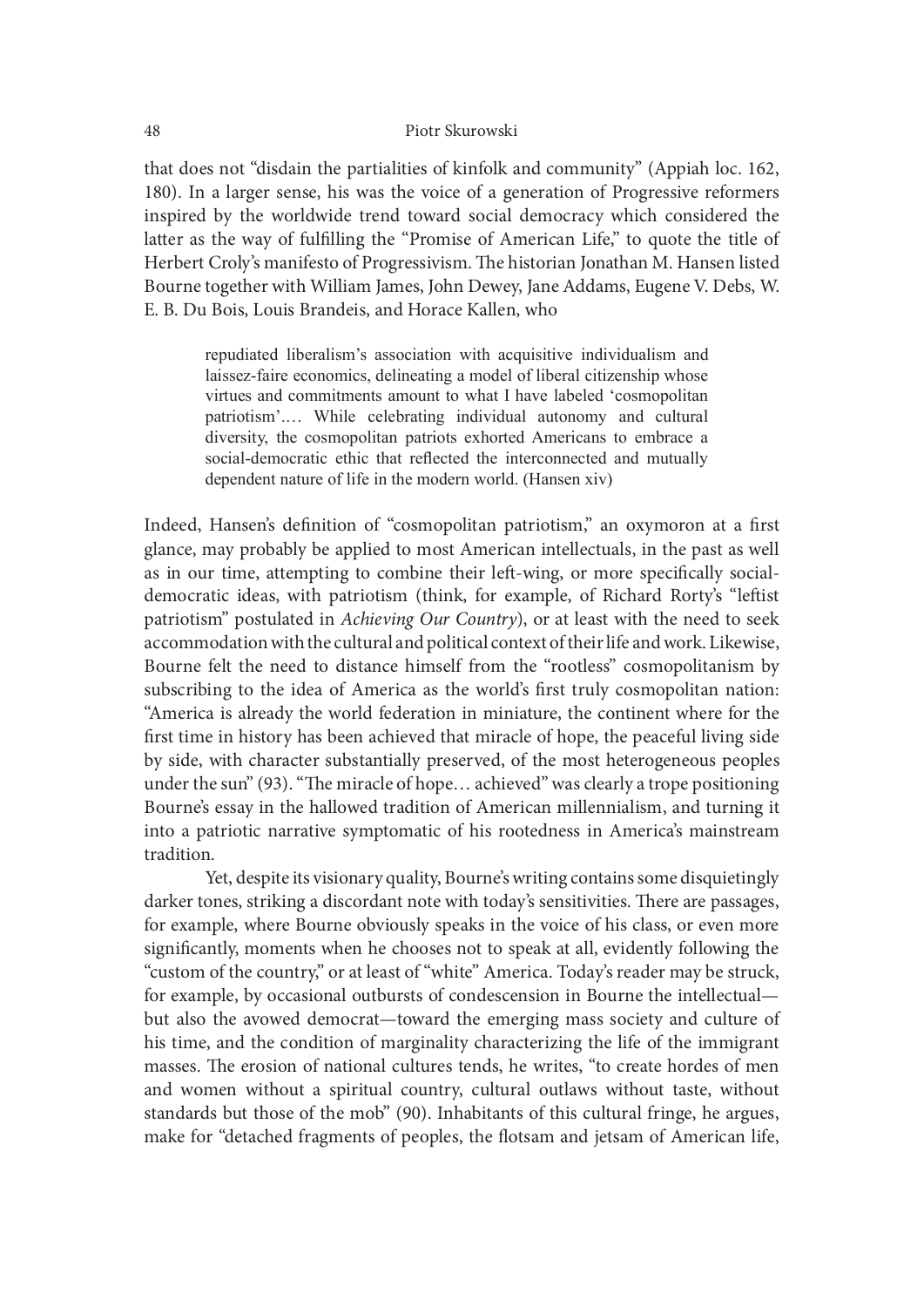the downward undertow of our civilization with its leering cheapness and falseness of taste in spiritual outlook. The absence of mind and sincere feeling which we see our slovenly towns, our vapid moving pictures, our popular novels, and in the vacuous faces of the crowds on the city street" (90). Bourne bemoans the "tasteless, colorless fluid of uniformity," "Americanization understood as leveling down of national differences and replacing them with vapid, tasteless, 'rudimentary' American culture of the cheap newspaper, the 'movies,' the popular song, the ubiquitous automobile"  $(90)$ . This is clearly the voice of Bourne the elitist, yearning for a national high culture that could stand up to the European standards.

Then there is the striking omission crying out from the text: Bourne basically ignores the race issue. The dual citizenship he is talking about—and defines as "the rudimentary form of that international citizenship to which, if our words mean anything, we aspire" (93)—extends to all the European nationalities and ethnic groups listed in his essay: French, German, Polish, Jewish, Anglo-Saxon. Yet this dual citizenship visibly excludes the African-American, the Asian or the Mexican. One can only regret Bourne takes no cognizance of the work of his great contemporary, W.E.B. Du Bois. For today's reader, the notion of "striving" for a "dual spiritual citizenship" immediately brings to mind Du Bois's famous proclamations about the rudimentary form of that international citizenship to which, if our words mean<br>anything, we aspire" (93)—extends to all the European nationalities and ethnic<br>groups listed in his essay: French, German, Polish, Jewish, Angl who wants to move across the ever impenetrable color line:

It is a peculiar sensation, this double-consciousness, this sense of always looking at one's self through the eyes of others, of measuring one's soul by the tape of a world that looks on in amused contempt and pity. One ever feels his two-ness,—an American, a Negro; two souls, two thoughts, two unreconciled strivings; two warring ideals in one dark body, whose dogged strength alone keeps it from being torn asunder. (Souls 8)

Du Bois wrote those lines for his Souls of Black Folk in 1903 (which apparently Bourne read); and in The Atlantic magazine, in the essay "The African Roots of War," he called for a full incorporation of "black men" into a democratic world-order as the necessary precondition for achieving a lasting peace worldwide: "We shall not drive war from this world until we treat them [black men] as free and equal citizens in a world-democracy of all races and nations" (712). The text was published one year before Bourne's contribution in the same magazine, hence it is almost certain that Bourne read it. Yet, Du Bois's was the voice crying in the wilderness: white America, including the Progressive intellectuals, was not ready for that call, and while some, like Bourne, were ready for "a world democracy of nations," they were certainly—and painfully—unwilling to invite Du Bois's "black men" and, indeed, the black women to participate (with the political status of the white women still hanging in the balance at this point).

Compared with Du Bois's, Bourne's perspective is largely Eurocentric, even though, like many of his Progressive contemporaries, he believed that it was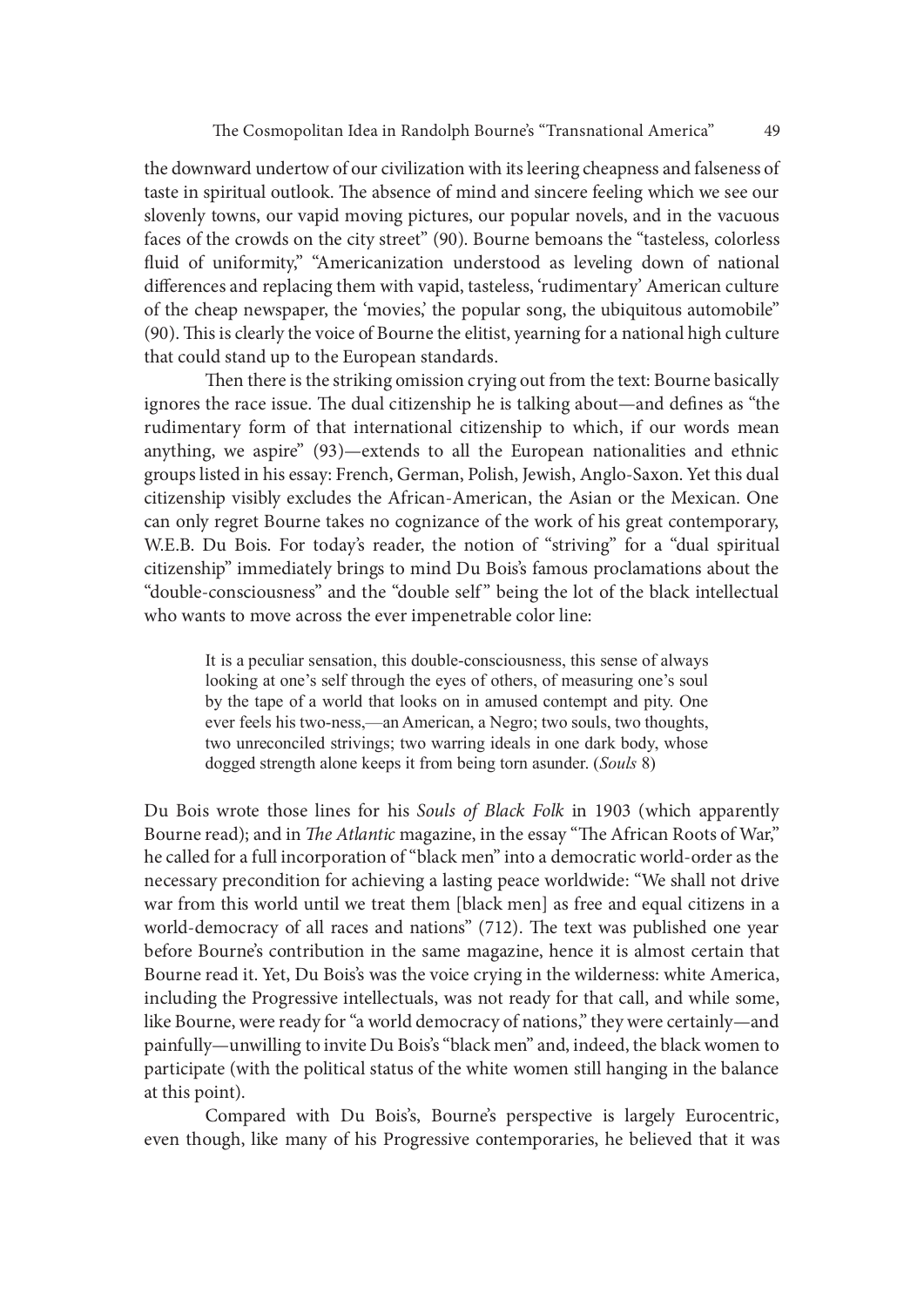in America, actually, that the European cultures can thrive far better than in their proper homelands:

No intense nationalism of the European plan can be ours. But do we not begin to see a new and more adventurous ideal? Do we not see how the national colonies in America, deriving power from the deep cultural heart of Europe and yet living here in mutual toleration, freed from the age-Piotr Skurowski<br>
Fica, actually, that the European cultures can thrive far better than in their<br>
No intense nationalism of the European plan can be ours. But do we not<br>
Negin to see a new and more adventurous ideal? Do we Piotr Skurowski<br>
Frica, actually, that the European cultures can thrive far better than in their<br>
nomelands:<br>
No intense nationalism of the European plan can be ours. But do we not<br>
begin to see a new and more adventurous Plotr Skurowski<br>
Fica, actually, that the European cultures can thrive far better than in their<br>
No intense nationalism of the European plan can be ours. But do we not<br>
begin to see a new and more adventurous ideal? Do we  $(91)$ 

Bourne's Eurocentrism diminishes him in the eyes of the contemporary reader, even though, it should be stated, the exclusion of the African-American from the visions of Beloved Community was hardly Bourne's peculiarity: he seemed to share with most of the white Progressive Era intellectuals the lack of empathy for the parallel strife of another race to achieve the "dual cultural citizenship" status he so passionately endorsed for the groups of European origin. In that regard, Bourne was no longer a rebel, but conformed to the notions of his contemporaries about the "incompatibility" of white and black within the body of American society.

Indeed, the racism and xenophobia of the turn-of-the-twentieth-century reformers remain a blemish on the legacy of American progressivism and its image today. Inevitably perhaps, the widespread xenophobic views and nativist outbursts of the era poisoned the minds of the founders of twentieth-century American liberalism and this fact can be regarded as the 'original sin' of twentieth-century reform thought and practice. Herbert Gans, in We're All Multiculturalists Now, observed that "the significance of this episode [the Progressive Era] in the history of American thinking about race and ethnicity is that the argument over assimilation and Americanization evoked by the mass immigration of the period 1880-1924, and by the pressures of World War I simply did not take blacks, let alone Mexican Americans or Asians, into account" (112).

Today the Progressive Era's backlash against the ethnic and racial other seems to be coming back with a vengeance. This is perhaps the reason for what seems like a revival of interest in Progressive era's politics, including the cultural politics of the time. The September 2016 issue of Perspectives on Politics (a journal published by the American Political Science Association) may serve as an example: it is largely devoted to the legacy of Woodrow Wilson, tainted by his racism and endorsement of racial segregation in the federal government, as well as his opposition to the enfranchisement of women. In the words of one of the featured authors, Desmond King, "however formulated, illiberal invective marinated progressivism," and the "overpowering racism and illiberalism" of the leading Progressives "reek like chloroform." King takes Wilson to task for his "oppressive presence" in the era when "[t]hose alleged progressive heroes of factory laws, non-partisan ballots, and state intervention hated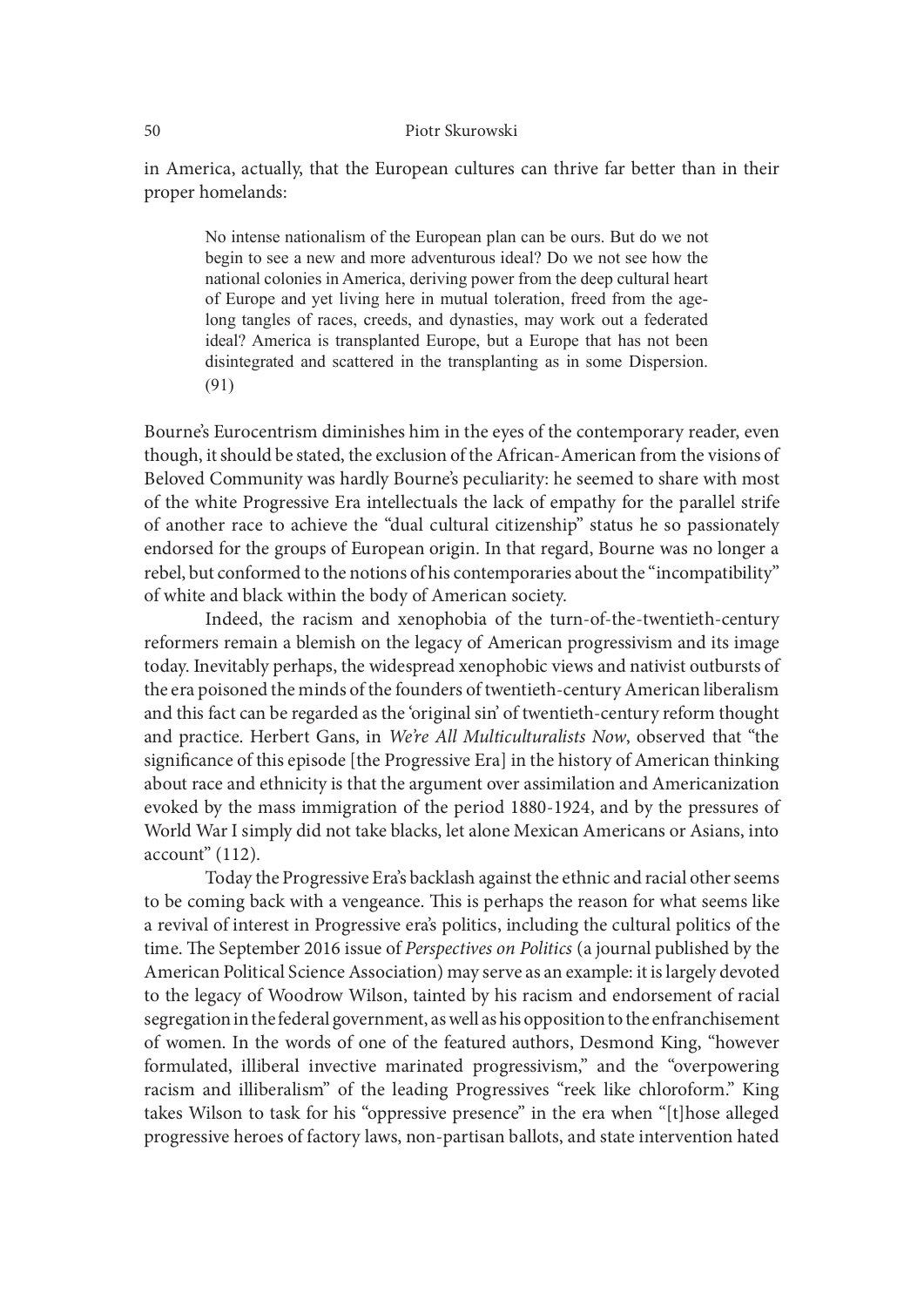all those unlike themselves—dodgy immigrants, African Americans, Mexicans, and anyone else they bothered to think about who offended the ascriptive hierarchies and codes… by which they lived" (King 788-89). King's critical estimate of Wilson was largely shared by most contributors to the "Reflections Symposium" on Wilson's legacy, featured in the same issue.

Bourne's virtual exclusion of the non-European from the vision of Beloved Community (the phrase he owed to the Harvard philosopher Josiah Royce) was symptomatic of the larger currents of his time, his opposition to Wilsonianism notwithstanding. Had Bourne lived longer, he might have taken a clearer stand on the issue. Perhaps he would have distanced himself from the skepticism of Horace Kallen who looped around the racial issue in his essay "Democracy versus the Melting Pot," restricting himself to the statement that "there seems to be some difference of opinion as to whether negroes should constitute an element in [this] blend" (meaning the putative "American race", understood as "a blend of at least all the European stocks"; 194). Yet, Bourne's "significant silence" on the matter may be disappointing for today's reader, given his standing as a forerunner of today's multiculturalism. No wonder perhaps that in some estimates Bourne's status as the "founding father" of multiculturalism becomes shaky. In the reading by Andrew Walzer, for example, Bourne emerges not so much as a "true" multiculturalist but a cultural nationalist, envisioning the future American national identity formed on the basis of ethnic exclusion, as well as—in Walzer's interpretation, based on his reexamination of Bourne's earlier texts—on "the ideal of the nation as a deep fraternity of male citizens and site of male power" (Walzer 18). 194). Yet, Bourne's "significant silence" on the matter may be disappointing y's reader, given his standing as a forerunner of today's multiculturalism.<br>
clutturalism is one estimates Bournes' status as the "founding fathe y's reader, given his standing as a forerunner of today's multiculturalism.<br>der perhaps that in some estimates Bourne's status as the "founding father"<br>culturalism becomes shaty. In the reading by Andrew Walzer, for exampl

To complete the critical re-reading of Bourne's famous essay, one should turn to the ideological underpinnings of his "transnational" idea which—despite his reputation as a cultural and political radical—bring him unexpectedly close to Wilsonian exceptionalism and belief in America's world-mission. Thus, along with the dismantling of the old exceptionalist framework based on the dominance of the Anglo-Saxon, a new exceptionalist narrative is being born:

cosmopolitan enterprise. Only the American—and in this category I include the migratory alien who has lived with us and caught the pioneer 'spirit and a sense of new social vistas—has the chance to become that citizen of the world'.... America is coming to be, not a nationality but a transnationality, a weaving back and forth, with the other lands, of many threads of all sizes and colors.  $(96)$ 

Thus the ending of Bourne's essay points in a direction not unlike that taken by Woodrow Wilson in his "mediating nation" speech from April 1915, in which the American president argued that "[w]e are naturally the mediating nation of the world" (Cadle loc 209-210). In this and many other political speeches, Woodrow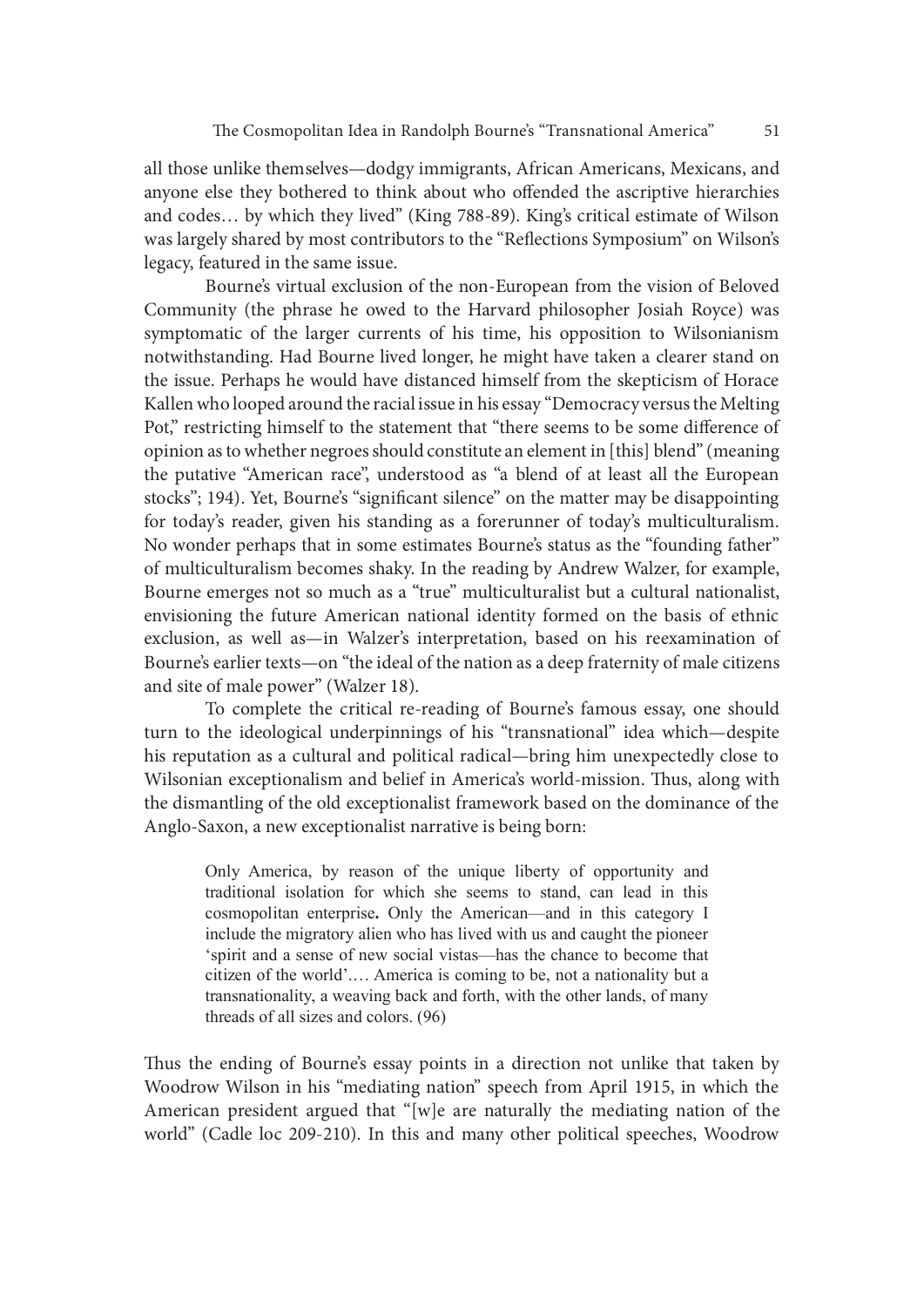Wilson encompassed a vision of America as a "world-nation," uniquely qualified to act as a world leader; in fact, the world-saving mission is very much at the heart of Wilson's message to his country as well as to the embattled Europe. And so Bourne's cosmopolitanism, initially built on the assumption that American national culture hardly exists in itself, or at least is derivative vis-à-vis its British "original copy"—so that in order to constitute itself it needs sustenance from the rich cultural traditions brought over from the continent of Europe—morphs into an argument using exceptionalist clichés. encompassed a vision of America as a "world-nation", uniquely qualited to wordl eleader; in fact, the world-saving mission is very much at the heart of message to his country as well as to the embattled Europe. And so Bour

In a recent essay, Winfried Fluck writes about the paradox of a "transnational perspective" which, on closer inspection, sometimes betrays a "hidden agenda." Fluck argues that, in recent Americanist scholarship

the transnational project is not just innocently aiming at a cosmopolitan broadening of interpretive horizons. It also pursues the goal of reconceptualizing America—that is, the very thing from which it apparently wants to escape or distance itself. Consciously or not, there is always—inevitably and always already—an underlying assumption at 'America,' and this assumption will determine the direction in which a transnational approach is taken. (367)

Fluck distinguishes what he calls an "aesthetic" transnationalism, celebrating crossfertilization, mobility, and diversity as if for their own sake, and he goes on to say that "by redirecting our attention to the fact that the 'United States... has always been a transnational crossroads of culture,' aesthetic transnationalism… rejuvenates an America that has lost its multicultural vigor because of a narrow-minded nationalism" (368). "America becomes a world leader again," warns Fluck, "but paradoxically enough, no longer as the America of American exceptionalism but as 'Transnational America'" (370). Seen from this perspective, Randolph Bourne's now-classic essay from one hundred years ago may serve as an early manifestation of the pitfalls of the transnational idea that can so imperceptibly, almost against itself, be co-opted and harnessed to serve the larger purposes of American exceptionalism and worldmission ideology, even though—ironically—Bourne's writing took on Wilson as the main foe.

All in all, Bourne's ideas still resonate with the contemporary reader. Neither the exceptionalist underpinnings of his argument nor his upsetting silences can undo his important contributions to American intellectual history and public debate. Apart from his claim—secured by "Trans-National America"—to be regarded as one of the "founding fathers" of today's cultural pluralism and multiculturalism, Bourne's legacy lives on in other forms, and other contexts, based on other texts. Most importantly perhaps, his anti-war views (of which his statement that "war is the health of the state" is certainly the best known sample) are invoked by the political and cultural left today because of the many parallels existing between Wilsonianism—opposed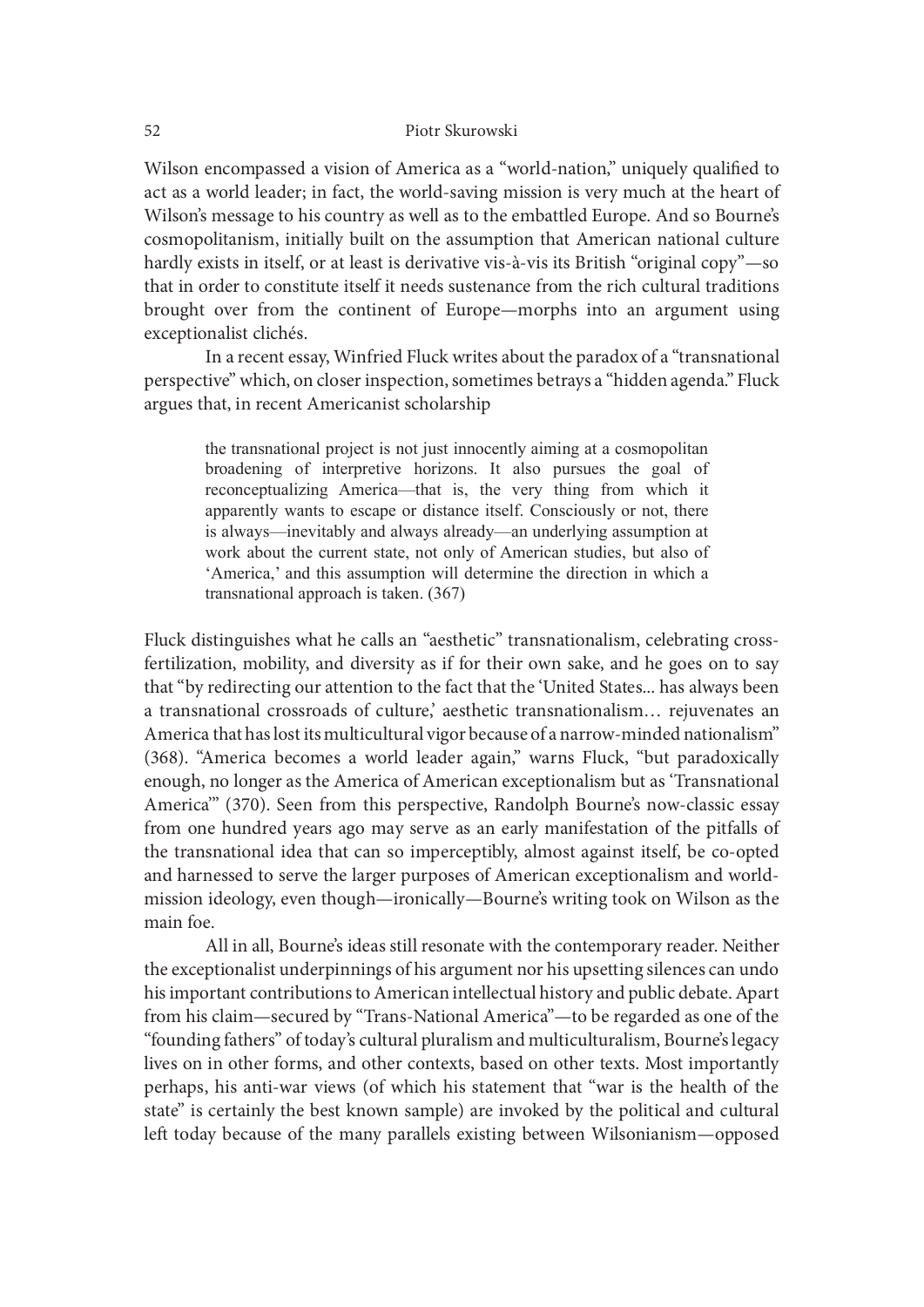by Bourne—and the ideological formulations that can be heard from the American politicians today, especially in the area of the U.S. world role and its hegemonic foreign policy.3 Likewise, Bourne's protest against what he believed was the pro-Wilsonian intellectuals' cynical will to power (and their misplaced hope of using the war to promote the Progressive reform) may seem uncannily up-to-date in view of the liberal elites' similar moral dilemmas of today. For all these reasons, Bourne's "ghost" is still visibly present with us.

### Works Cited

- Ang, Ien. "Multiculturalism." New Keywords: A New Vocabulary of Culture and Society. Ed. Tony Bennett, Lawrence Grossberg and Meghan Morris. Malden, MA, Oxford: Blackwell, 2005. 228-229. Print.
- Appiah, Kwame Anthony. Cosmopolitanism: Ethics in a World of Strangers (Issues of Our Time). N. York: W. W. Norton & Company, 2006. Kindle Edition.
- Beck, Ulrich. The Cosmopolitan Vision. Oxford: Polity Press, 2006. Print.
- Bourne, Randolph S. History of a Literary Radical and Other Essays. New York: B. W.
- Huebsch, 1920. Print.<br>
Find Trans-National America." *Menorah Journal* 2.5 (Dec. 1915):<br>
277-284. Print.
- <sup>22</sup> "Trans-National America." The Atlantic Monthly 118 (July 1916): 86-97. Print.
- Cadle, Nathaniel. The Mediating Nation: Late American Realism, Globalization, and the Progressive State. Chapel Hill: The University of North Carolina Press, 2014. Kindle Edition.
- Du Bois, W.E.B. "The African Roots of War." The Atlantic Monthly 115 (May 1915): 707-714. Print.<br>- The Souls of Black Folk. Oxford: Oxford University Press, 2007. Print.
- 
- Fluck, Winfried. "A New Beginning? Transnationalisms." New Literary History 42.3 (Summer 2011): 365-384. Print.
- Gans, Herbert. We're All Multiculturalists Now. Cambridge Mass.: Harvard University Press, 1997. Print.
- Hansen, Jonathan M. The Lost Promise of Patriotism: Debating American Identity, 1890-1920. Chicago and London: University of Chicago Press, 2003. Print.
- Hobsbawm, E. J. The Age of Empire 1875-1914. New York: Vintage Books, 1989. Print.
- Hollinger, David A. Postethnic America: Beyond Multiculturalism. New York: Basic Books, 2006. Kindle Edition.
- Kallen, Horace M. "Democracy versus the Melting Pot. A Study of American Nationality (Part One)." The Nation 100.2585 (Feb. 18, 1915): 190-194. Print.

<sup>3</sup> See, for example: Robert Bly, "War is the Health of the State," *Minneapolis Star Tribune*, Feb 24, 1991, repr. http://www.english.illinois.edu/maps/poets/a\_f/bly/war.htm; Franklin Foner, "Once Again, America First," New York Times Online, Oct. 10, 2004; Chris Fore, "The Yand Roots of Wall, The Tandate enothily 115 (1948) 1717, 1867, Winfried, "A New Beginning? Translationalisms," New Literary History 42.3 (Summer 2011): 365-384. Print.<br>
(Summer 2011): 365-384. Print.<br>
(Summer 2 Suellentrop, "Libertarians for Obama?," New York Times Online, Sept. 9, 2009.